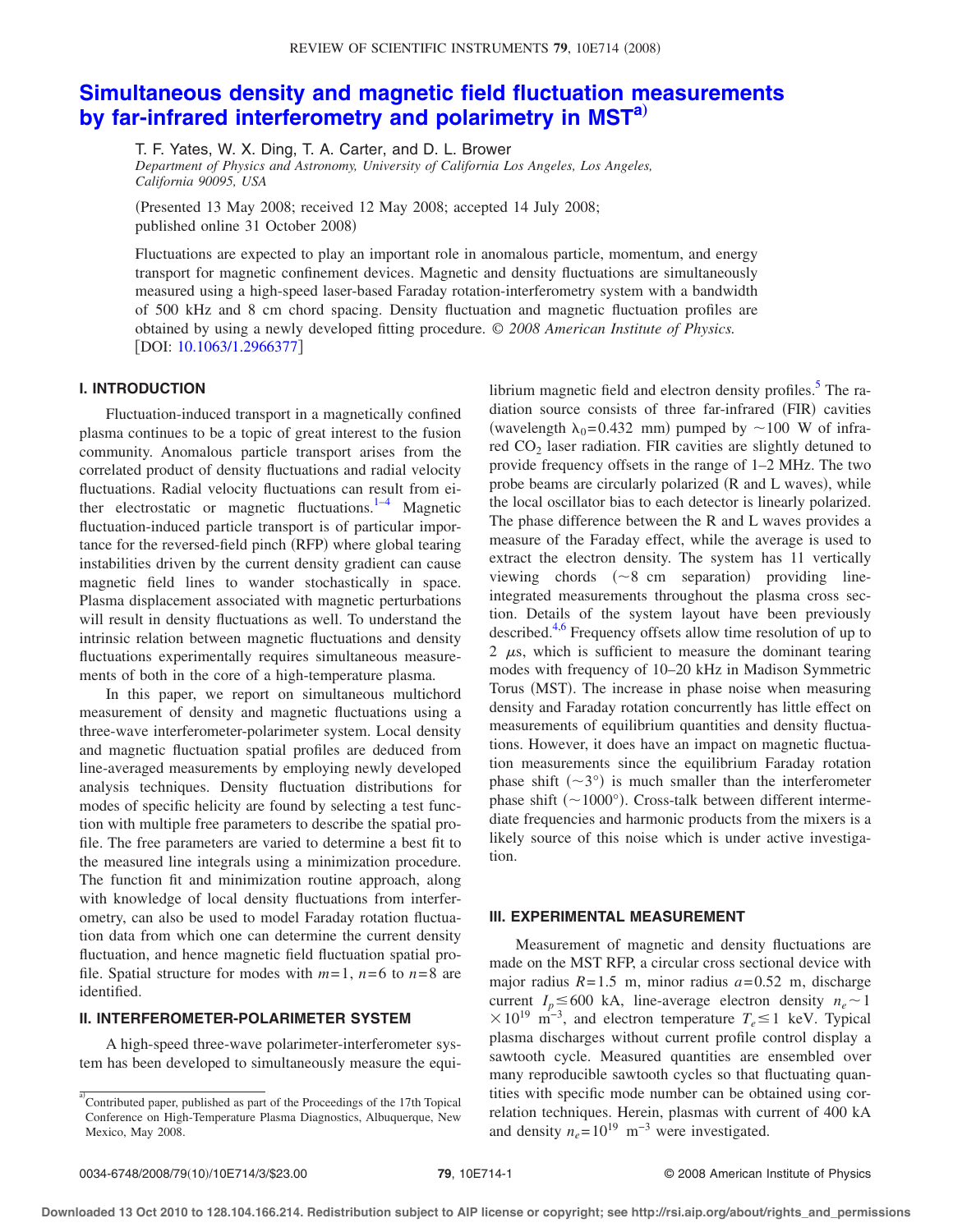<span id="page-1-0"></span>

FIG. 1. (Color online) Line-integrated density fluctuation (a) amplitude and (b) phase for modes  $m/n = 1/6$ , 1/7, 1/8.

The phase for line-integrated interferometry measurements is given by

$$
\phi(x) = c_I \int_{-\sqrt{a^2 - x^2}}^{\sqrt{a^2 - x^2}} n_e(r) dz,
$$
\n(1)

and that for polarimetry is given by

$$
\psi(x) = c_F \int_{-\sqrt{a^2 - x^2}}^{\sqrt{a^2 - x^2}} n_e(r) \vec{B}(r) \cdot d\vec{z},\tag{2}
$$

where  $c_1 = e^2 \lambda / 4 \pi c^2 \varepsilon_0 m_e$  and  $c_F = e^3 \lambda^2 / 8 \pi^2 c^3 \varepsilon_0 m_e^2$ , and *e*,  $m_e$ , *c*, and  $\varepsilon_0$  are electron charge, electron mass, light speed, and permittivity, respectively. In the above relations, *x* corresponds to the impact parameter and *z* is the distance along the chord. Each expression can be broken into mean and first order fluctuating quantities. The first order fluctuating quantities are given by

$$
\tilde{\phi}(x) = c_I \int_{-\sqrt{a^2 - x^2}}^{\sqrt{a^2 - x^2}} \tilde{n}_e dz,
$$
\n(3)

<span id="page-1-2"></span>
$$
\widetilde{\psi}(x) = c_F \int_{-\sqrt{a^2 - x^2}}^{\sqrt{a^2 - x^2}} [n_e \widetilde{b}_z + \widetilde{n}_e B_\theta \cos(\theta)] dz,
$$
\n(4)

where  $\theta$  is the angle between a FIR chord and the poloidal magnetic field. The fluctuating magnetic field  $\tilde{b}_z$  consists of both poloidal and radial components that vary with position along each chord.

Line-integrated density fluctuation measurements exhibit a hollow profile for each mode examined, as shown in Fig.  $1(a)$  $1(a)$ . Data are from an ensemble of 130 sawtooth events at time 0.5 ms before a sawtooth crash. During the ensemble process, density fluctuations of specific helicity are isolated by correlating with data from external magnetic coil arrays. In the present case, poloidal  $(m)$  and toroidal  $(n)$  helicities of  $m/n = 1/6$ , 1/7, 1/8 are selected and plotted versus impact parameter *x*. These correspond to the dominant core resonant modes. The density fluctuation amplitude gradually increases with impact parameter and has a minimum at the magnetic axis. Plasma density fluctuations correlated with magnetic fluctuations in MST result from plasma advection  $(\tilde{n}_e$ =  $-\xi_r \nabla n_e$ , where  $\xi_r$  is the plasma radial displacement. Effects of compression are considered negligible and therefore omit-

<span id="page-1-1"></span>

FIG. 2. (Color online) Line-integrated Faraday rotation fluctuation (a) amplitude and (b) phase for modes  $m/n = 1/6$ , 1/7, 1/8.

ted in this treatment. Density fluctuations peak in the region of largest density gradient. For central chords  $(x \rightarrow 0)$ , the interferometer is insensitive to density advection because the density profile is flat and the radial displacement is along the viewing line. Consequently, measured density fluctuations have a minimum on axis even though displacement has a maximum for  $m = 1$  mode.

Line-integrated density fluctuation phase with respect to radial magnetic field fluctuations at the plasma edge is plotted in Fig.  $1(b)$  $1(b)$  for modes with  $m=1$ ,  $n=6, 7, 8$ . The phase for the inboard side is  $\pi/2$ , while that for the outboard side is  $-\pi/2$ . This identifies the odd, as opposed to even, nature of the  $m=1$  density perturbation. When there is a density increase (decrease) for the inboard side, there is a corresponding density decrease (increase) for the outboard side, thus giving a  $\pi$  phase difference across the magnetic axis. The measured density perturbation is consistent with advection where the density fluctuation is in phase with radial displacement of the flux surfaces due to the magnetic perturbation. Radial magnetic field fluctuations with  $m=1$  exhibit a  $\pi/2$ phase shift with radial displacement for ideal plasmas.

Simultaneously measured Faraday rotation fluctuation profiles are shown in Fig.  $2(a)$  $2(a)$  for the same modes. Faraday rotation fluctuations are a combination of density and magnetic field fluctuations [see Eq.  $(4)$  $(4)$  $(4)$ ], thereby requiring additional analysis to isolate each fluctuating quantity. Large amplitude fluctuations observed for the edge Faraday chords result primarily from density fluctuations [second term in Eq. ([4](#page-1-2))] which dominate chords with  $x > 21$  cm and  $x <$ −17 cm. For −17 cm#*x*#21 cm, the second term in Eq.  $(4)$  $(4)$  $(4)$  is small due to the fact that the equilibrium poloidal magnetic field,  $B_{\theta}(r)$ , is nearly perpendicular to these chords and *m*= 1. For these positions, magnetic fluctuations dominate the measurement according to the first term in Eq.  $(4)$  $(4)$  $(4)$ .

The corresponding line-integrated phase between the various Faraday rotation chords and edge radial magnetic field fluctuations is shown in Fig.  $2(b)$  $2(b)$ . For edge chords, both inboard and outboard, the phase difference is near  $\pi/2$ , while for central chords the phase is approximately  $-\pi/2$ . Unlike the interferometer measurements, there is no  $\pi$  phase change across the magnetic axis. Line-integrated phase near the edge will resemble that measured for density fluctuations